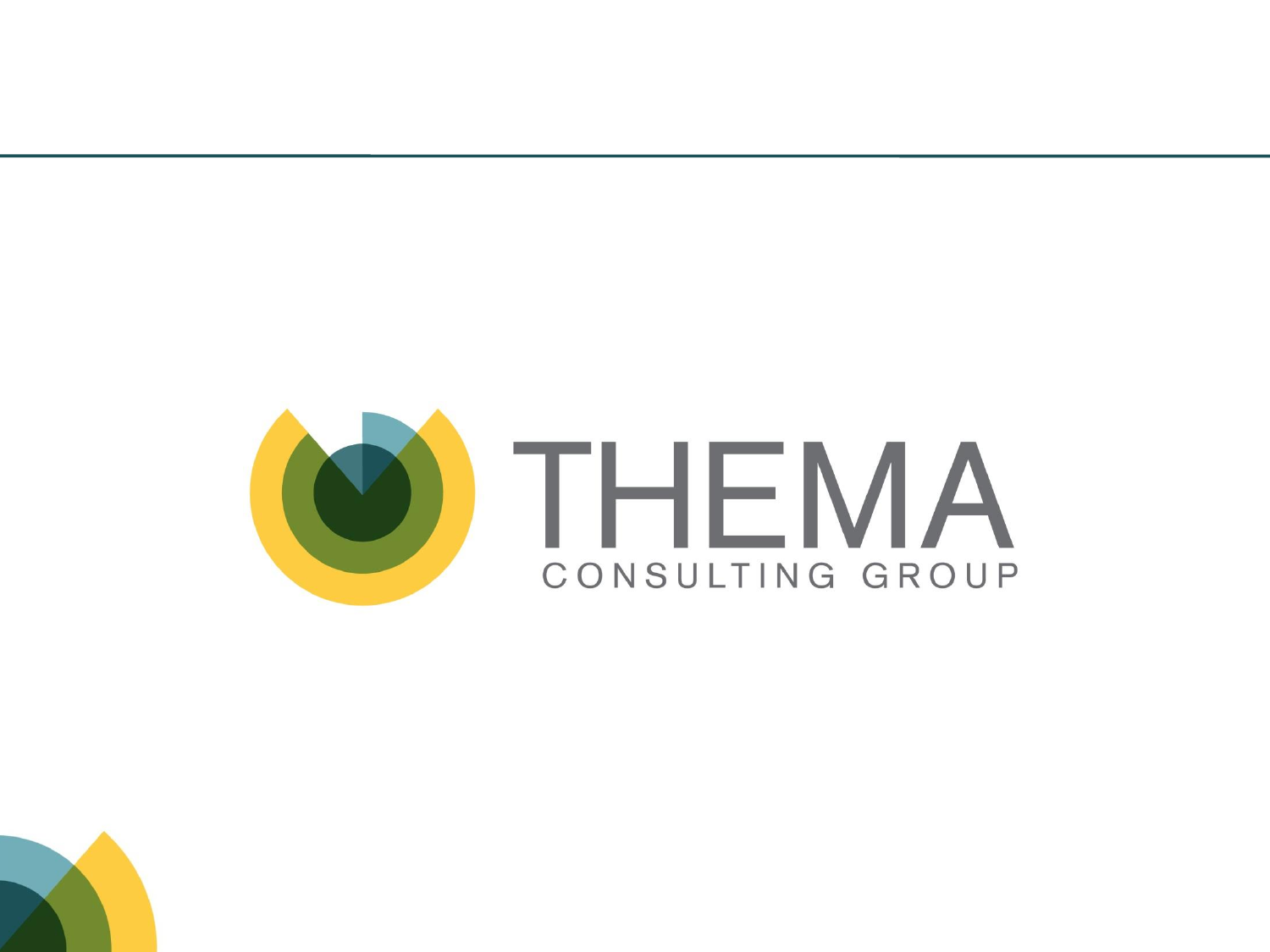

#### MARKET ANALYSIS

The way markets actually work under current regulation and current market design

#### MARKET DESIGN

The way markets and regulation should be developed to promote value to society

The way companies thrive based on in depth understanding of uncertainties related to the developments in the markets and the market design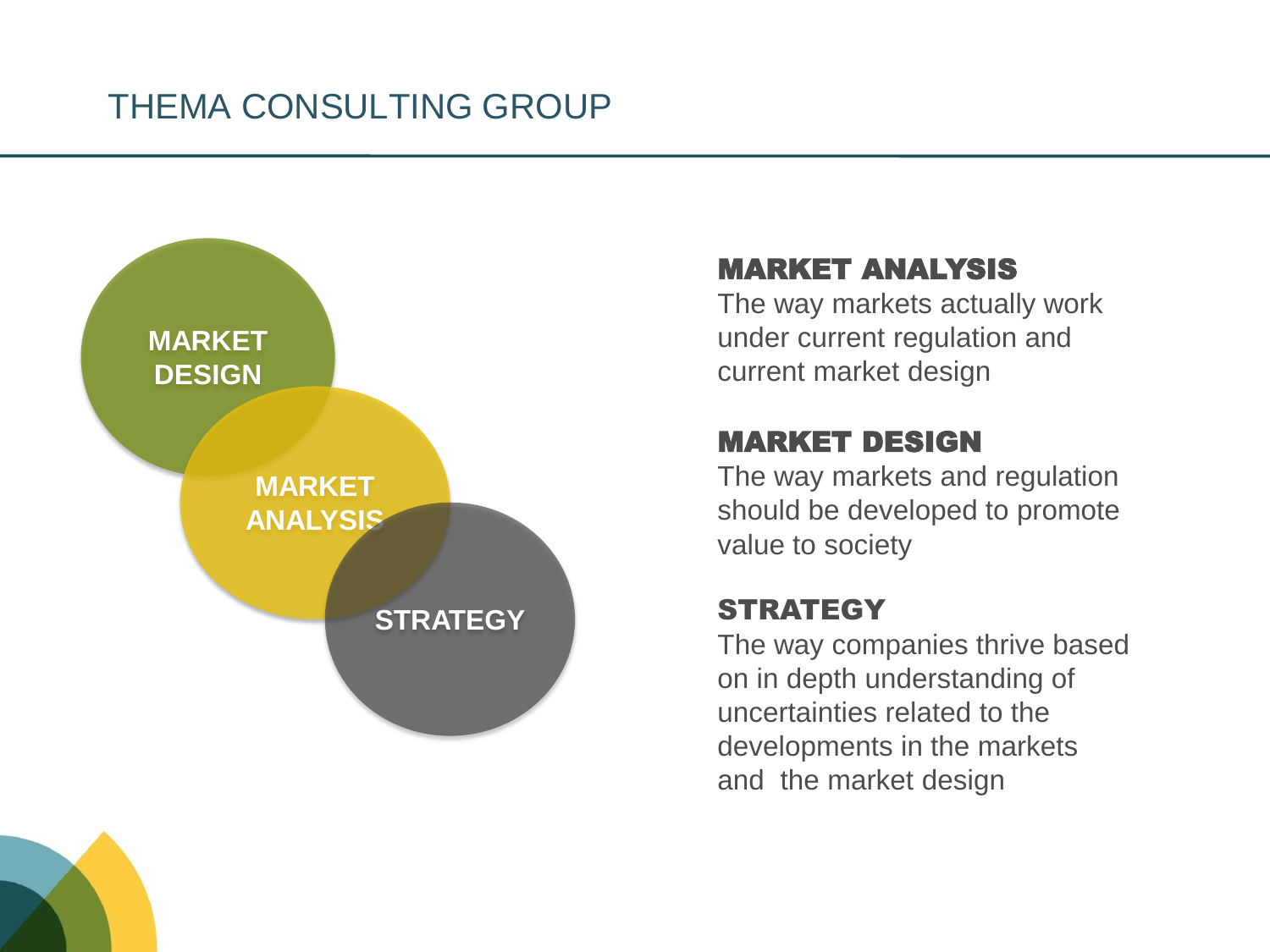## The THEMA people

*Partner*



**Espen Fossum** *Managing Partner*



**Eivind Magnus Håkon Taule** *Partner*



**Anders Skånlund** *Partner*



**Berit Tennbakk** *Partner*



**Åsmund Jenssen** *Partner*





**Arndt von Schemde Kristine Fiksen** *Partner Partner*



**Marius Holm Rennesund** *Senior consultant*



**Vidar Eide** *Senior consultant*



**Guro Gravdehaug** *Analyst*

*Consultant*



**Justin Wolst** *Analyst*

**Christoffer Noreng** *Analyst*





**Roger Grøndahl** *Analyst*

**Magnus S. Haukaas** *Analyst*

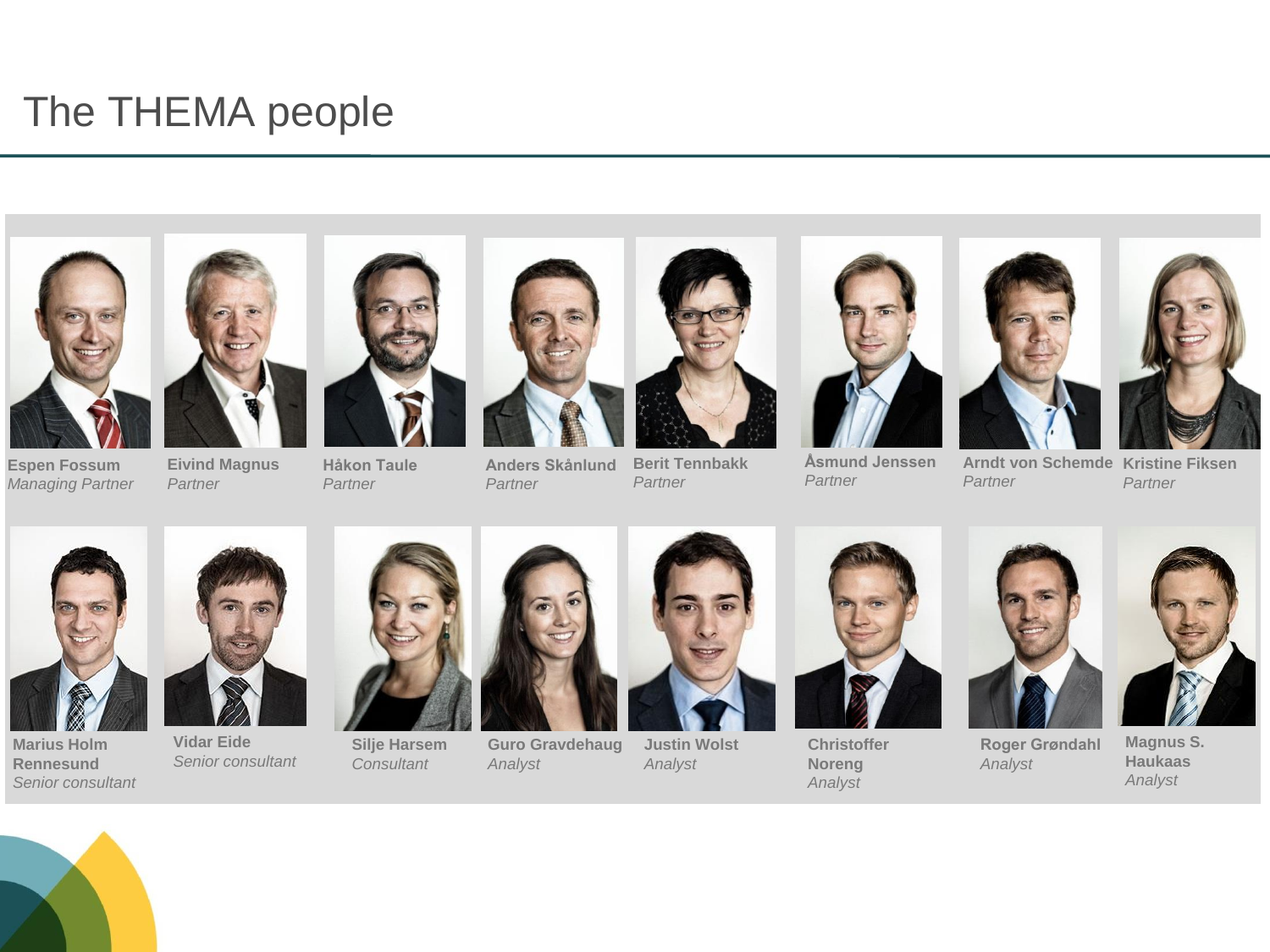### CLIENTS – governments, organisations and companies

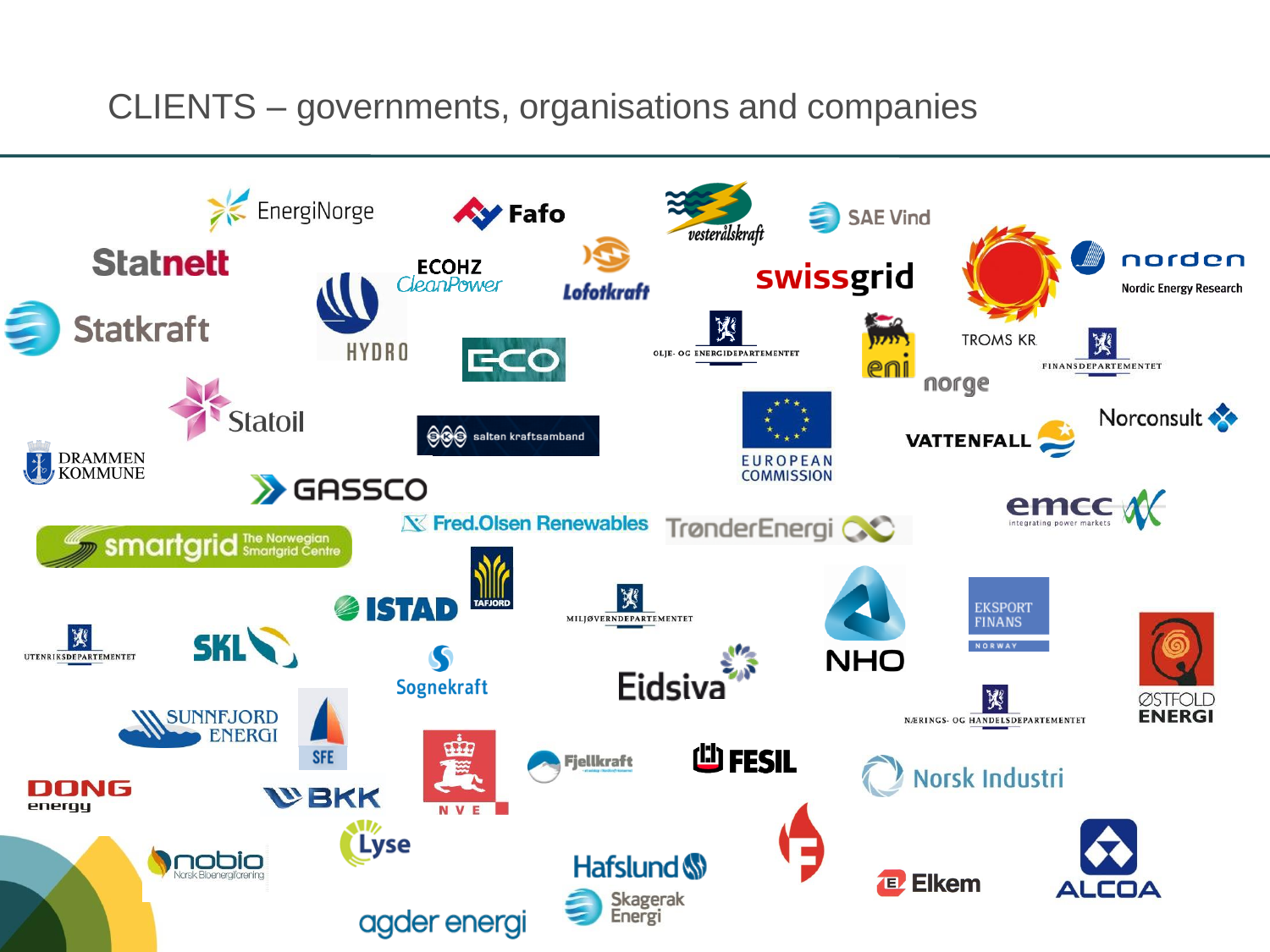# REFERENCES – Energy efficiency

| <b>PERIOD</b> | <b>PROJECT</b>                                                                                                                                                                                           | <b>CLIENT</b>                                                |
|---------------|----------------------------------------------------------------------------------------------------------------------------------------------------------------------------------------------------------|--------------------------------------------------------------|
| Ongoing       | Measures to increase the efficiency in demand in the Nordic<br>electricity market                                                                                                                        | <b>Nordic Energy</b><br><b>Research</b>                      |
| Ongoing       | How to limit the rebound effects of energy efficiency in residential<br>buildings                                                                                                                        | Husbanken                                                    |
| Ongoing       | The impact of the energy efficiency directive on the<br>development of a common Nordic end-user market in<br>electricity.                                                                                | Nordisk Council of<br><b>Ministers</b>                       |
| 2012          | <b>Energy use in office buildings</b><br>Identification of main drivers for energy use (and energy efficiency)<br>in office buildings in Norway. Statistical analysis and forecast model<br>development. | <b>NVE</b>                                                   |
| 2011          | <b>Energy efficiency in existing buildings:</b> an assessment of<br>selected economic measures to spur energy efficiency in existing<br>buildings.                                                       | BNL m.fl.                                                    |
| 2011          | Market failure or non-quantified costs? An assessment of why<br>apparently profitable climate measures are not realised. In<br>collaboration with Vista Analyse.                                         | <b>Ministry of Finance</b><br>and Ministry of<br>Environment |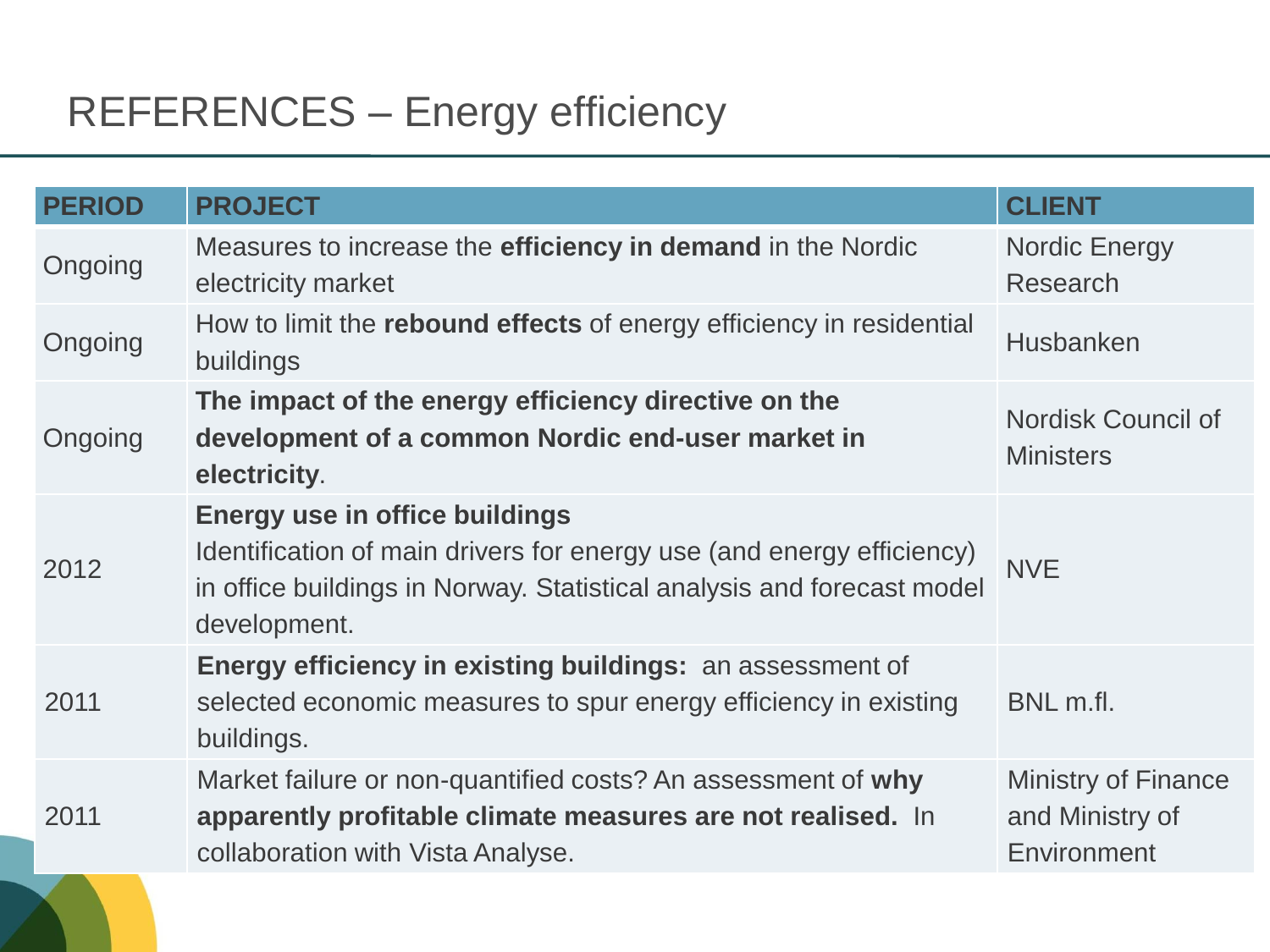# REFERENCES – Market efficiency

| <b>PERIOD</b> | <b>PROJECT</b>                                                                                                                                      | <b>CLIENT</b>                          |
|---------------|-----------------------------------------------------------------------------------------------------------------------------------------------------|----------------------------------------|
| 2012-13       | <b>Capacity Remuneration Mechanisms - assessing current practice and</b><br>initiatives and impacts on electricity markets                          | European<br>Commission                 |
| 2012-13       | <b>Loop-flows</b> – challenges related to differences between power markets<br>and the physics of the power system                                  | European<br>Commission                 |
| 2011-14       | <b>Implementation of a new Energy Law in Macedonia</b>                                                                                              | <b>Energy regulatory</b><br>Commission |
| 2012          | <b>Market coupling.</b> Analysis of opportunities and threats for a country<br>joining alternative regional market coupling solutions.              | Confidential (TSO)                     |
| 2012          | <b>Economic benefits of grid investments.</b> Cost/benefits analysis of<br>planned investments in the Norwegian transmission and distribution grid. | <b>Multi-client</b>                    |
| 2011-12       | Survey of European trends and rules for organising the system operator<br>function in the <b>distribution grid</b> in selected European countries.  | <b>Statnett(Norwegian</b><br>TSO)      |
| 2010          | Future development of the Nordic power sector.                                                                                                      | <b>Multi-client</b>                    |